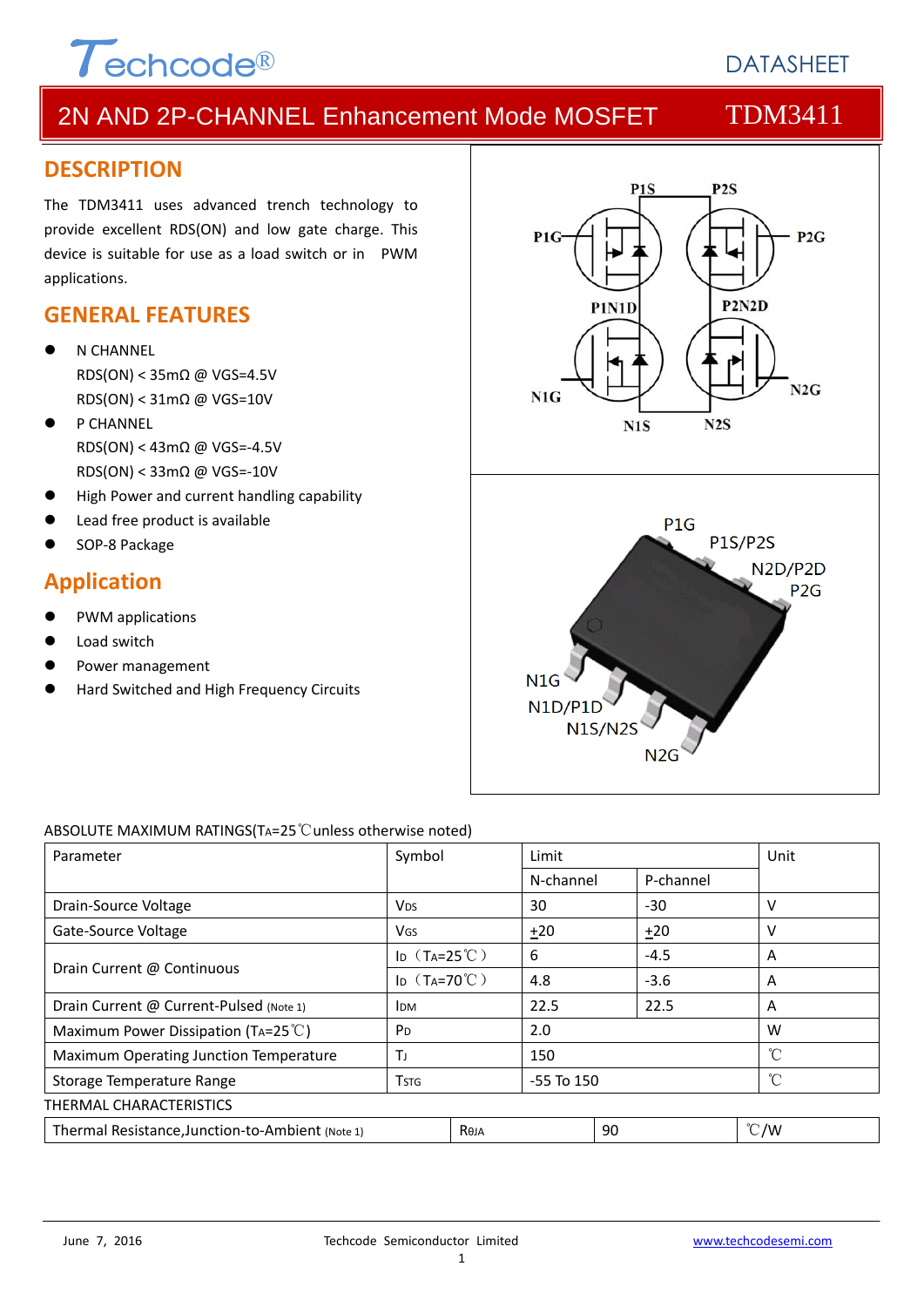# $\tau$ echcode®

# DATASHEET

# 2N AND 2P-CHANNEL Enhancement Mode MOSFET TDM3411

### **N‐CH ELECTRICAL CHARACTERISTICS (TA=25**℃**unless otherwise noted)**

| Parameter                                 | Symbol               | Condition                                   | Min                      | Typ                      | Max            | Unit      |  |  |
|-------------------------------------------|----------------------|---------------------------------------------|--------------------------|--------------------------|----------------|-----------|--|--|
| OFF CHARACTERISTICS                       |                      |                                             |                          |                          |                |           |  |  |
| Drain-Source Breakdown Voltage            | <b>BVDSS</b>         | VGS=0V ID=250µA                             | 30                       | $\blacksquare$           | $\blacksquare$ | $\vee$    |  |  |
| Zero Gate Voltage Drain Current           | <b>IDSS</b>          | VDS=24V, VGS=0V                             | $\blacksquare$           | $\overline{\phantom{a}}$ | 1              | $\mu$ A   |  |  |
| Gate-Body Leakage Current                 | lgss                 | VGS=±20V,VDS=0V                             | $\blacksquare$           | $\overline{\phantom{a}}$ | $+100$         | nA        |  |  |
| <b>ON CHARACTERISTICS (Note 2)</b>        |                      |                                             |                          |                          |                |           |  |  |
| Gate Threshold Voltage                    | VGS(th)              | V <sub>DS</sub> =VGS, I <sub>D</sub> =250µA | 1.3                      | 1.8                      | 2.5            | $\vee$    |  |  |
| Drain-Source On-State Resistance          | R <sub>DS</sub> (ON) | VGS=4.5V, ID=5A                             | $\overline{\phantom{a}}$ | 31                       | 35             | $m\Omega$ |  |  |
|                                           |                      | VGS=10V, ID=8A                              | $\overline{\phantom{a}}$ | 25                       | 31             | $m\Omega$ |  |  |
| DYNAMIC CHARACTERISTICS (Note3)           |                      |                                             |                          |                          |                |           |  |  |
| Input Capacitance                         | Ciss                 | VDS=15V, VGS=0V, F=1.0MHz                   | 300                      | 410                      | 550            | PF        |  |  |
| <b>Output Capacitance</b>                 | Coss                 |                                             | 40                       | 70                       | 100            | PF        |  |  |
| Reverse Transfer Capacitance              | C <sub>rss</sub>     |                                             | 30                       | 40                       | 60             | PF        |  |  |
| <b>SWITCHING CHARACTERISTICS (Note 3)</b> |                      |                                             |                          |                          |                |           |  |  |
| <b>Total Gate Charge</b>                  | Qg                   | VDS=15V, ID=8A, VGS=4.5V                    | $\blacksquare$           | 3.8                      | 5.5            | nC        |  |  |
| Gate-Source Charge                        | Qgs                  |                                             |                          | 1.3                      | $\blacksquare$ | nC        |  |  |
| Gate-Drain Charge                         | Qgd                  |                                             |                          | 1.6                      | $\blacksquare$ | nC        |  |  |
| DRAIN-SOURCE DIODE CHARACTERISTICS        |                      |                                             |                          |                          |                |           |  |  |
| Diode Forward Voltage (Note 2)            | <b>V</b> sn          | VGS=0V, Is=5A                               | $\blacksquare$           | 0.8                      | 1.3            | $\vee$    |  |  |

NOTES:

1. Pulse width limited by max. junction temperature.

2. Pulse Test: Pulse Width  $\leq 300$ μs, Duty Cycle  $\leq 2\%$ .

3. Guaranteed by design, not subject to production testing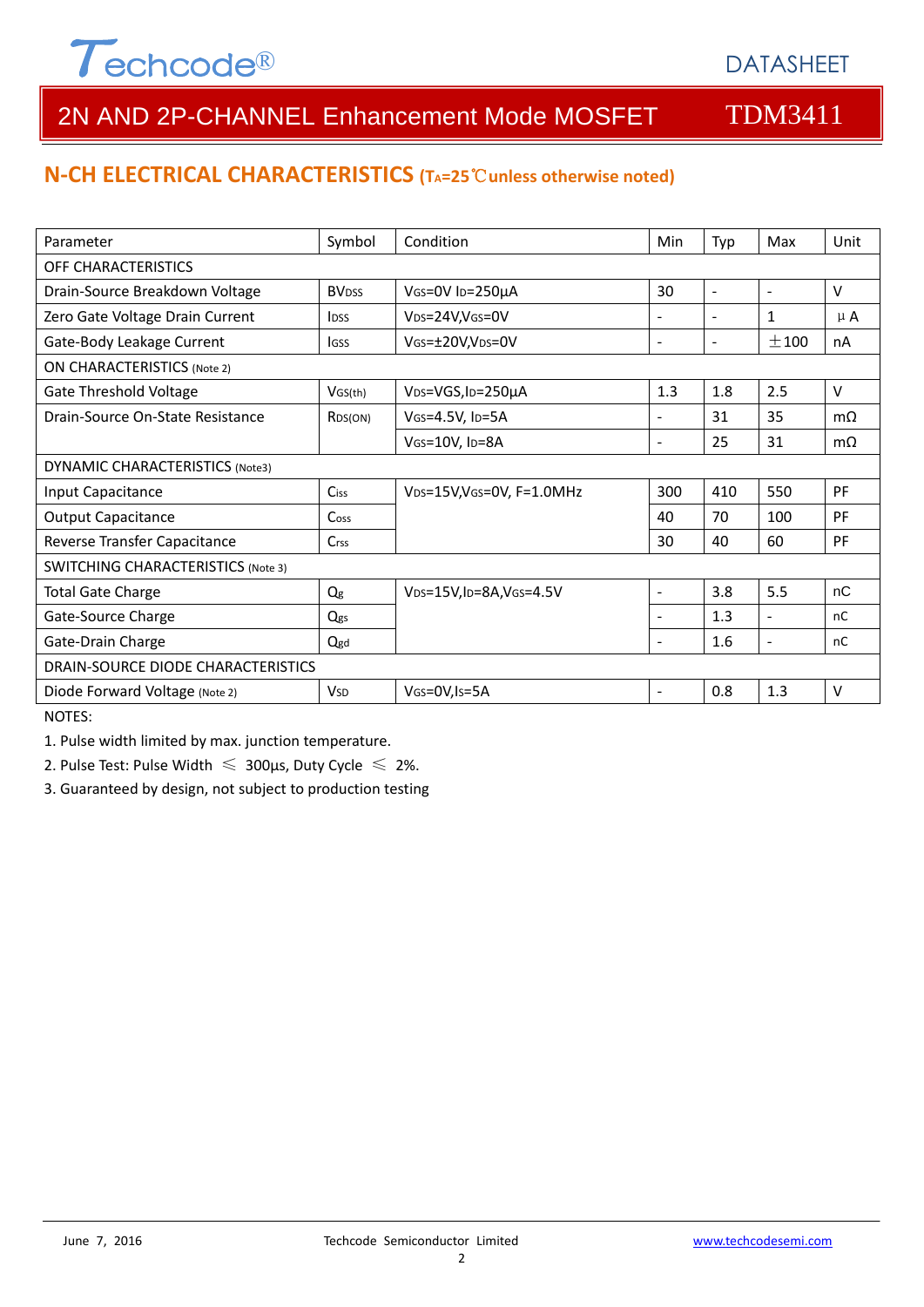# $\tau$ echcode®

# DATASHEET

# 2N AND 2P-CHANNEL Enhancement Mode MOSFET TDM3411

### **P‐CH ELECTRICAL CHARACTERISTICS (TA=25**℃**unless otherwise noted)**

| Parameter                                 | Symbol               | Condition                                   | Min                      | Typ                      | Max                      | Unit      |  |  |
|-------------------------------------------|----------------------|---------------------------------------------|--------------------------|--------------------------|--------------------------|-----------|--|--|
| OFF CHARACTERISTICS                       |                      |                                             |                          |                          |                          |           |  |  |
| Drain-Source Breakdown Voltage            | <b>BVDSS</b>         | VGS=0V ID=-250µA                            | $-30$                    | $\sim$                   | $\blacksquare$           | $\vee$    |  |  |
| Zero Gate Voltage Drain Current           | <b>IDSS</b>          | V <sub>DS</sub> =-24V,VGS=0V                | $\blacksquare$           | $\sim$                   | $-1$                     | $\mu$ A   |  |  |
| Gate-Body Leakage Current                 | lgss                 | VGS=±20V,VDS=0V                             | $\blacksquare$           | $\overline{\phantom{a}}$ | $+100$                   | nA        |  |  |
| <b>ON CHARACTERISTICS (Note 2)</b>        |                      |                                             |                          |                          |                          |           |  |  |
| Gate Threshold Voltage                    | VGS(th)              | V <sub>DS</sub> =VGS, I <sub>D</sub> =250µA | $-1.3$                   | $-1.8$                   | $-2.3$                   | $\vee$    |  |  |
| Drain-Source On-State Resistance          | R <sub>DS</sub> (ON) | VGS=-4.5V, ID=-4A                           | $\overline{\phantom{a}}$ | 39                       | 43                       | $m\Omega$ |  |  |
|                                           |                      | VGS=-10V, ID=9.3A                           | $\overline{\phantom{a}}$ | 29                       | 33                       | $m\Omega$ |  |  |
| DYNAMIC CHARACTERISTICS (Note3)           |                      |                                             |                          |                          |                          |           |  |  |
| Input Capacitance                         | Ciss                 | VDS=-15V, VGS=0V, F=1.0MHz                  | $\blacksquare$           | 840                      | $\blacksquare$           | PF        |  |  |
| <b>Output Capacitance</b>                 | Coss                 |                                             | $\blacksquare$           | 150                      | $\blacksquare$           | PF        |  |  |
| Reverse Transfer Capacitance              | C <sub>rss</sub>     |                                             |                          | 110                      | $\overline{\phantom{a}}$ | PF        |  |  |
| <b>SWITCHING CHARACTERISTICS (Note 3)</b> |                      |                                             |                          |                          |                          |           |  |  |
| <b>Total Gate Charge</b>                  | Qg                   | VDS=-15V, ID=-9.3A, VGS=-10V                | $\blacksquare$           | 18                       | $\sim$                   | nC        |  |  |
| Gate-Source Charge                        | Qgs                  |                                             |                          | 3                        | $\blacksquare$           | nC        |  |  |
| Gate-Drain Charge                         | Qgd                  |                                             |                          | 4                        | $\blacksquare$           | nC        |  |  |
| DRAIN-SOURCE DIODE CHARACTERISTICS        |                      |                                             |                          |                          |                          |           |  |  |
| Diode Forward Voltage (Note 2)            | <b>V</b> sn          | VGS=0V, Is = - 2A                           | $\overline{\phantom{a}}$ | $-0.8$                   | $-1.1$                   | $\vee$    |  |  |

NOTES:

1. Pulse width limited by max. junction temperature.

2. Pulse Test: Pulse Width  $\leq 300$ μs, Duty Cycle  $\leq 2\%$ .

3. Guaranteed by design, not subject to production testing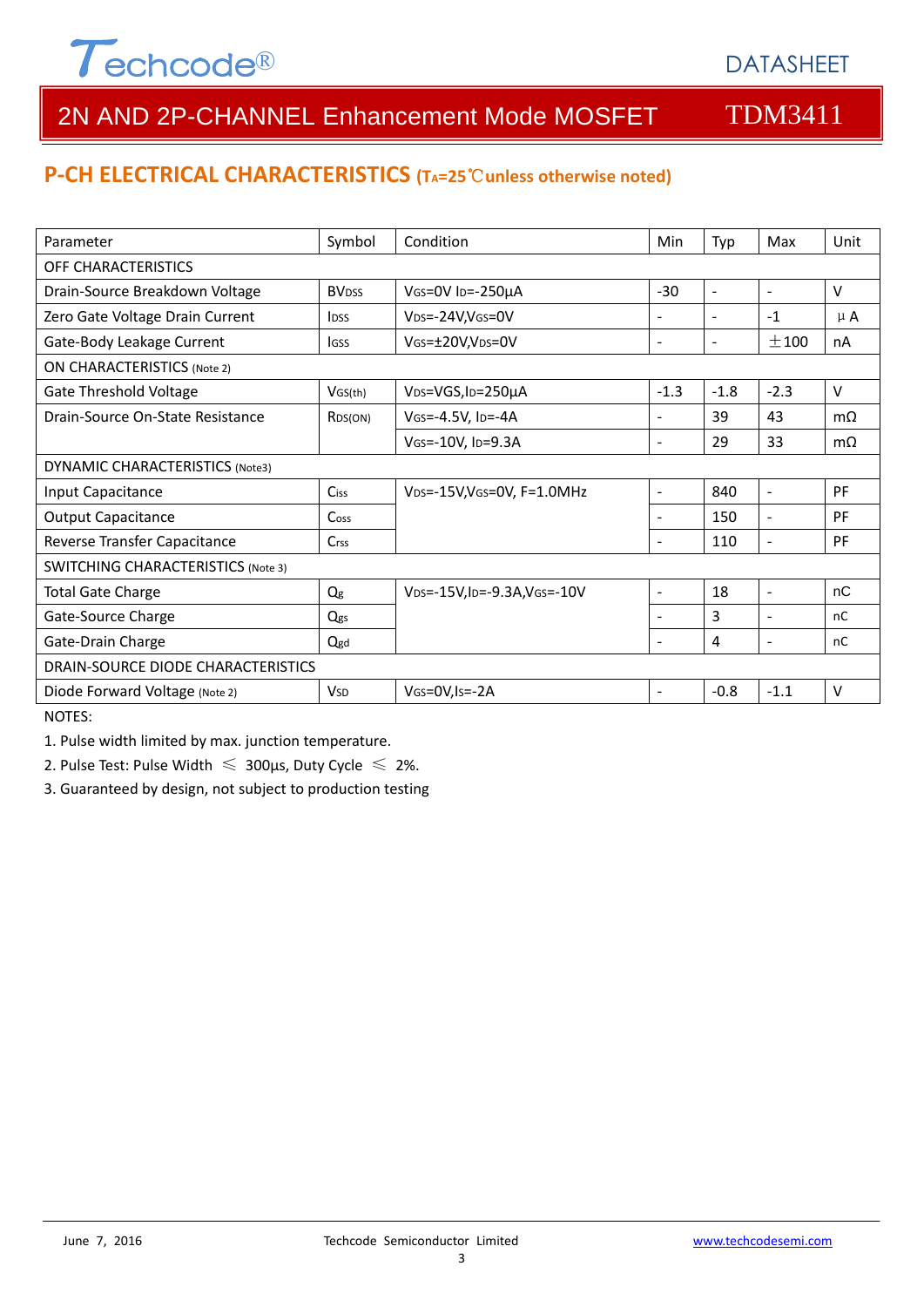

# 2N AND 2P-CHANNEL Enhancement Mode MOSFET TDM3411

# **Package Information**

SOP-8 Package



|        | Dimensions In Millimeters |             | Dimensions In Inches |             |  |
|--------|---------------------------|-------------|----------------------|-------------|--|
| Symbol | Min                       | Max         | Min                  | Max         |  |
| А      | 1.350                     | 1.750       | 0.053                | 0.069       |  |
| A1     | 0.100                     | 0.250       | 0.004                | 0.010       |  |
| А2     | 1.350                     | 1.550       | 0.053                | 0.061       |  |
| b      | 0.330                     | 0.510       | 0.013                | 0.020       |  |
| C      | 0.170                     | 0.250       | 0.006                | 0.010       |  |
| D      | 4.700                     | 5.100       | 0.185                | 0.200       |  |
|        | 3.800                     | 4.000       | 0.150                | 0.157       |  |
| E1     | 5.800                     | 6.200       | 0.228                | 0.244       |  |
| e      |                           | 1.270 (BSC) | 0.050(BSC)           |             |  |
|        | 0.400                     | 1.270       | 0.016                | 0.050       |  |
| θ      | 0°                        | $8^{\circ}$ | $0^{\circ}$          | $8^{\circ}$ |  |